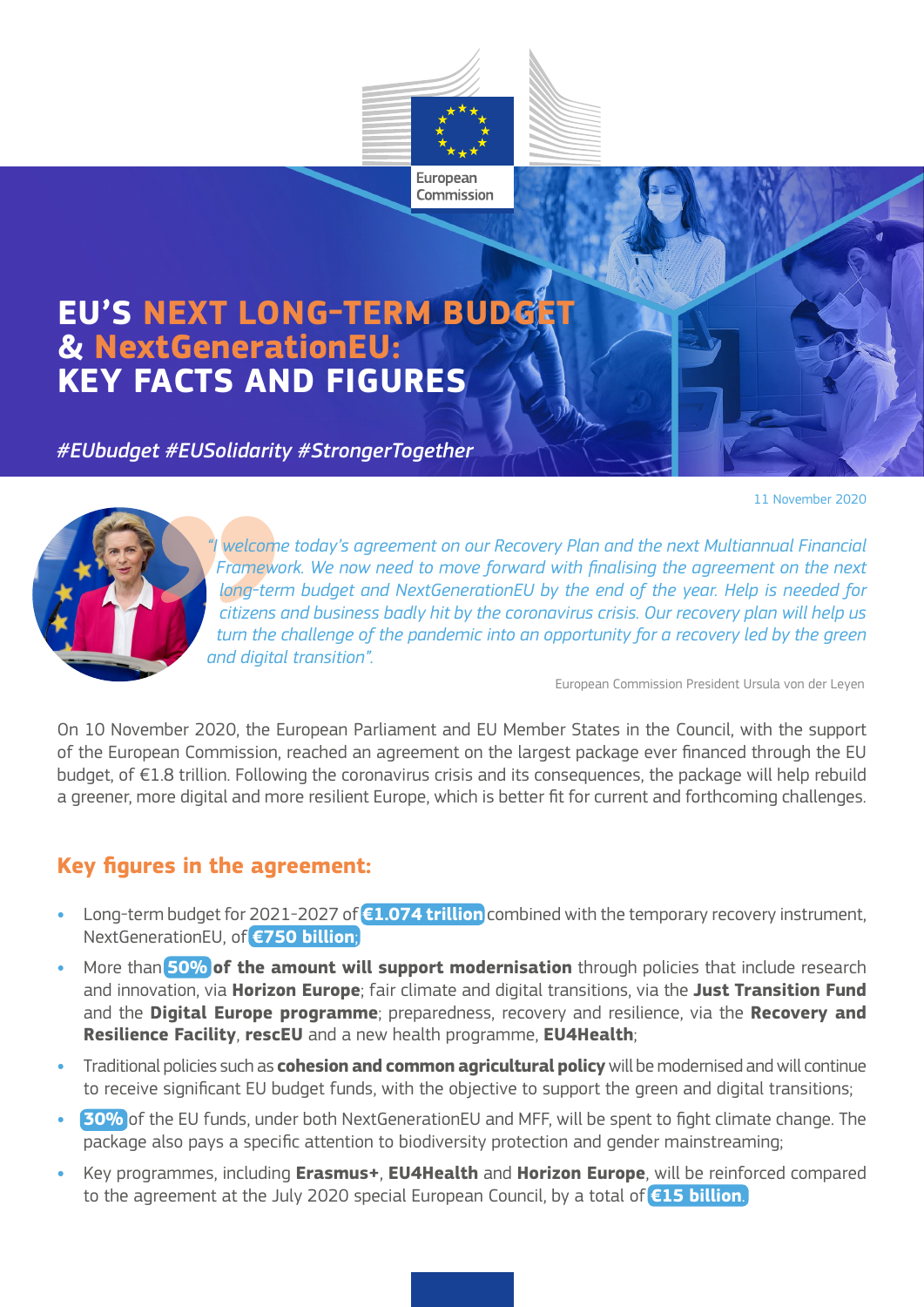

The agreement contains a clear roadmap towards new own resources, which would help repay the borrowing under NextGenerationEU:

- **• Carbon border adjustment mechanism** and a **digital levy**: to be proposed by June 2021, with a view to their introduction at the latest by 1 January 2023.
- **•** A new own resource based on the **Emissions Trading System**: to be proposed by June 2021.
- **• Further new own resources, to be proposed by June 2024**: could include a Financial Transaction Tax, a financial contribution linked to the corporate sector or a new common corporate tax base.

### **Rule of law**

For the first time, the EU will have a **specific mechanism** to protect its budget against breaches to the rule of law. Final beneficiaries of EU funding in the Member State concerned will not be negatively affected by this mechanism.



The budget will have **increased flexibility mechanisms** to make it fit not only for today's realities but also for tomorrow's uncertainties.



*"Today's agreement will allow to reinforce specific programmes under the long-term budget for 2021-2027 (including Horizon Europe, Erasmus+, EU4Health). All in all, the EU long-term budget together with NextGenerationEU will amount to more than €1.8 trillion. It will play an essential role to support the recovery and make sure traditional beneficiaries of EU funds receive the sufficient means to continue their work during these very challenging times for all".*

Johannes Hahn, European Commissioner for Budget and Administration

## **1NextGenerationEU**

To finance NextGenerationEU, the Commission will borrow on the markets. The funds raised will go to specific programmes and will be spent in a limited period of time in order to kick-start the recovery.

| <b>Grants</b>                           | 390.0 |
|-----------------------------------------|-------|
| of which provisioning<br>for guarantees | 5.6   |
| Loans $\mathbb{S}$                      | 360.0 |
| <b>TOTAL</b>                            | 750.0 |

|                                         | <b>NGEU</b> | <b>Total</b><br>with MFF |
|-----------------------------------------|-------------|--------------------------|
| <b>Recovery and Resilience Facility</b> | 672.5       | 673.3                    |
| Of which GRANTS                         | 312.5       | 313.3                    |
| Of which LOANS $\mathbb{C}$             | 3600        | 3600                     |
| <b>REACT-EU</b>                         | 47.5        | 47.5                     |
| <b>Rural development</b>                | 7.5         | 85.4                     |
| <b>Just Transition Fund</b>             | 10.0        | 17.5                     |
| <b>InvestEU</b>                         | 5.6         | 9.4                      |
| rescEU                                  | 1.9         | 3.0                      |
| <b>Horizon Europe</b>                   | 5.0         | 84.9                     |